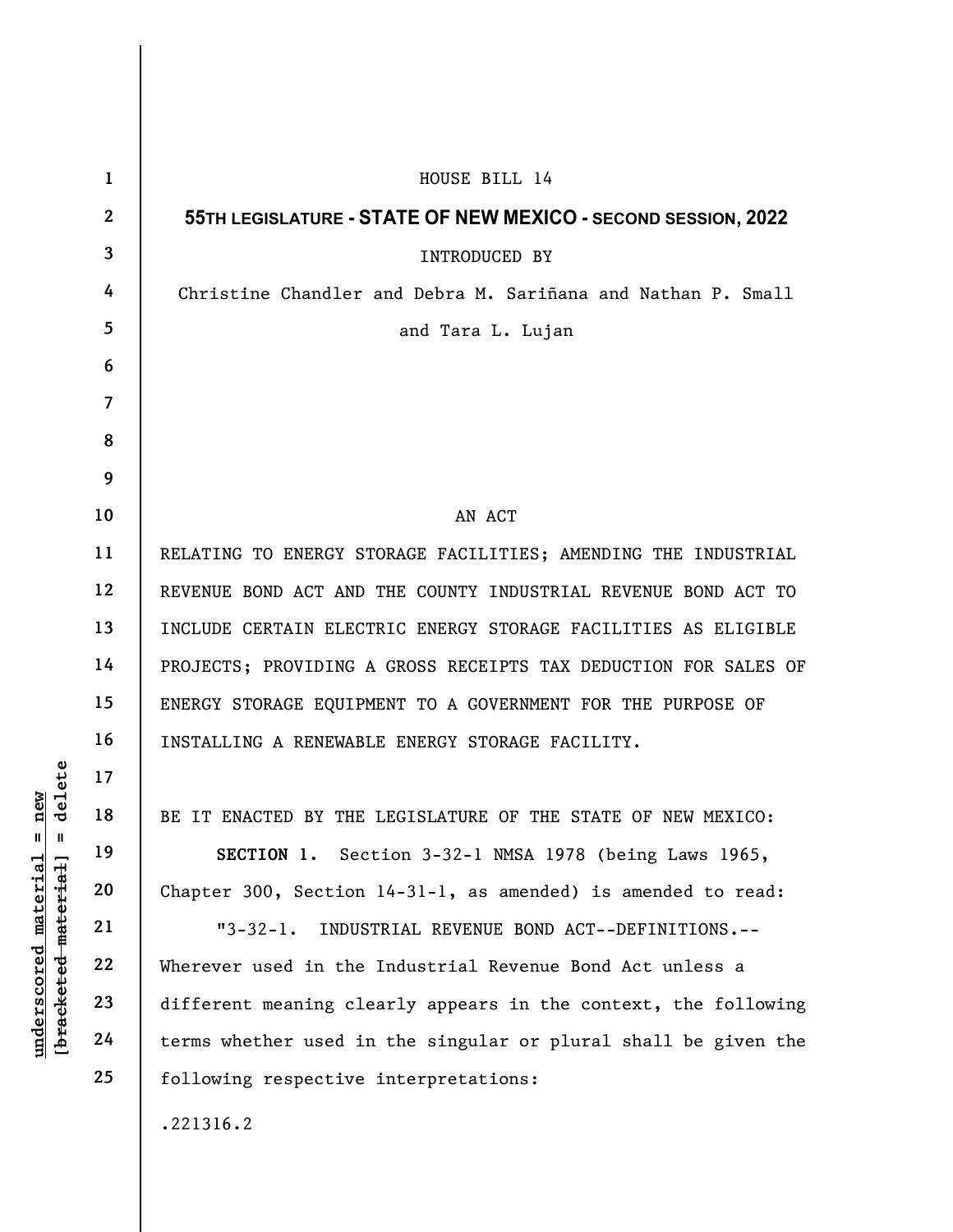1 2 A. "municipality" means a city, town or village in New Mexico;

3 7 8 9 10 B. "project" means any land and building or other improvements thereon, the acquisition by or for a New Mexico corporation of the assets or stock of an existing business or corporation located outside the state to be relocated within or near the municipality in the state and all real and personal properties deemed necessary in connection therewith, whether or not now in existence, which shall be suitable for use by the following or by any combination of two or more thereof:

(1) an industry for the manufacturing, processing or assembling of agricultural or manufactured products;

(2) a commercial enterprise in storing, warehousing, distributing or selling products of agriculture, mining or industry but does not include a facility designed for the sale of goods or commodities at retail or distribution to the public of electricity, gas, water or telephone or other services commonly classified as public utilities;

underscore of the sale of goods or<br>  $\begin{array}{c|c|c|c} \hline \text{u} & \text{u} & \text{u} & \text{u} \\ \hline \text{u} & \text{u} & \text{u} & \text{u} \\ \hline \text{u} & \text{u} & \text{u} & \text{u} \\ \hline \text{u} & \text{u} & \text{u} & \text{u} \\ \hline \text{u} & \text{u} & \text{u} & \text{u} \\ \hline \text{u} & \text{u} & \text{u} & \text{u} \\ \hline \text{u} & \$ (3) a business in which all or part of the activities of the business involve the supplying of services to the general public or to governmental agencies or to a specific industry or customer but does not include an establishment primarily engaged in the sale of goods or commodities at retail;

.221316.2

4

5

6

11

12

13

14

15

16

17

18

19

20

21

22

23

24

25

 $- 2 -$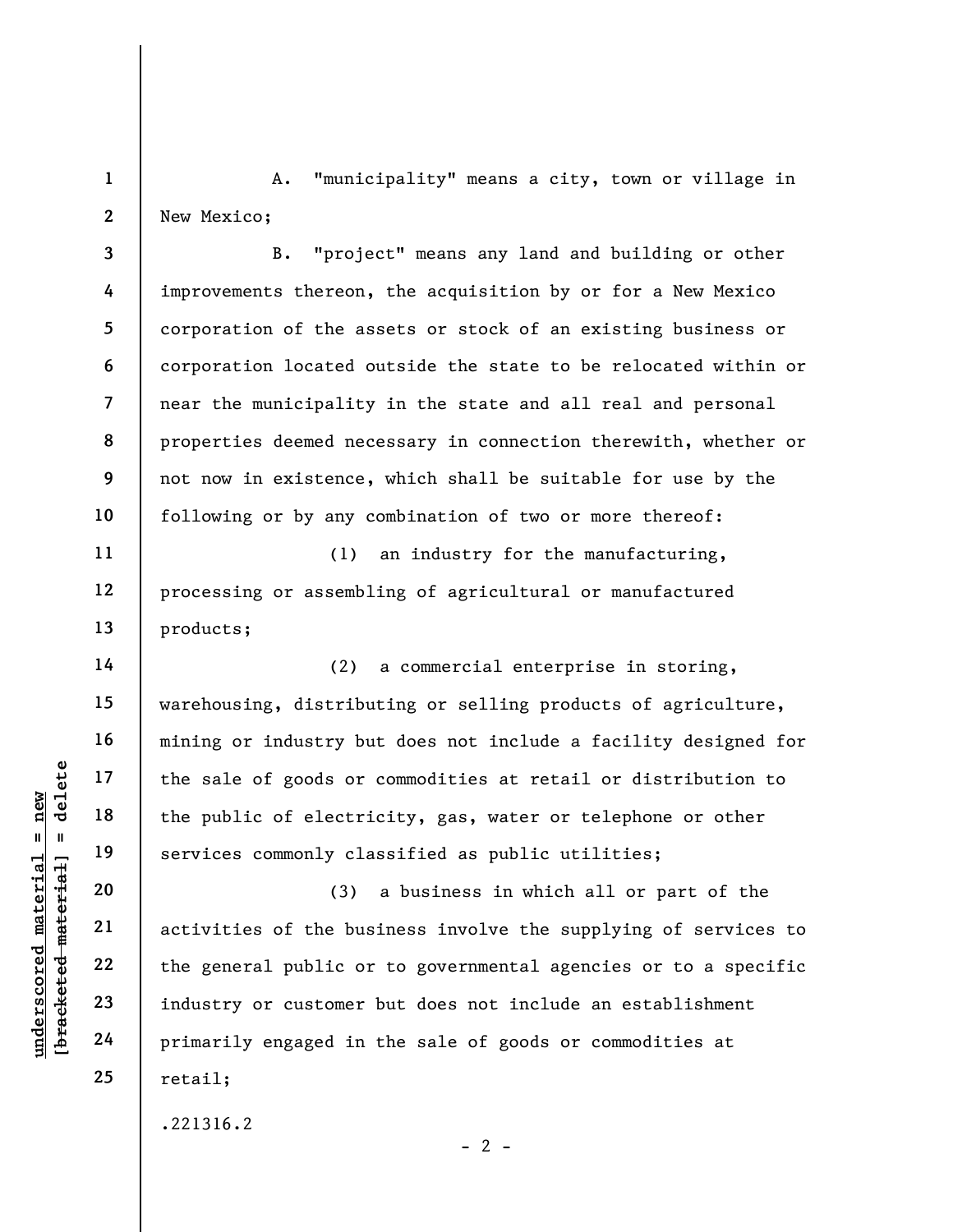under 17<br>
and 17<br>
under 18<br>
connection with the p<br>
connection with the p<br>
connection with the p<br>
E. "mortg<br>
E. "mortg<br>
E. "mortg<br>
E. "mortg<br>
E. "mortg<br>
E. "mortg<br>
E. "mortg<br>
E. "mortg<br>
E. "mortg<br>
E. "mortg<br>
E. "mortg<br>
E. " 1 2 3 4 5 6 7 8 9 10 11 12 13 14 15 16 17 18 19 20 21 22 23 24 25 (4) a water distribution or irrigation system, including without limitation, pumps, distribution lines, transmission lines, towers, dams and similar facilities and equipment, designed to provide water to a vineyard or winery; (5) an electric generation,  $[\theta^*]$  transmission or energy storage facility, other than one for which both location approval and a certificate of convenience and necessity are required prior to commencing construction or operation of the facility, pursuant to the Public Utility Act; and  $(6)$  a  $501(c)(3)$  corporation; C. "governing body" means the board or body in which the legislative powers of the municipality are vested; D. "property" means any land, improvements thereon, buildings and any improvements thereto, machinery and equipment of any and all kinds necessary to the project, operating capital and any other personal properties deemed necessary in connection with the project; E. "mortgage" means a mortgage or a mortgage and deed of trust or the pledge and hypothecation of any assets as collateral security; F. "health care service" means the diagnosis or treatment of sick or injured persons or medical research and includes the ownership, operation, maintenance, leasing and disposition of health care facilities such as hospitals, .221316.2

 $-3 -$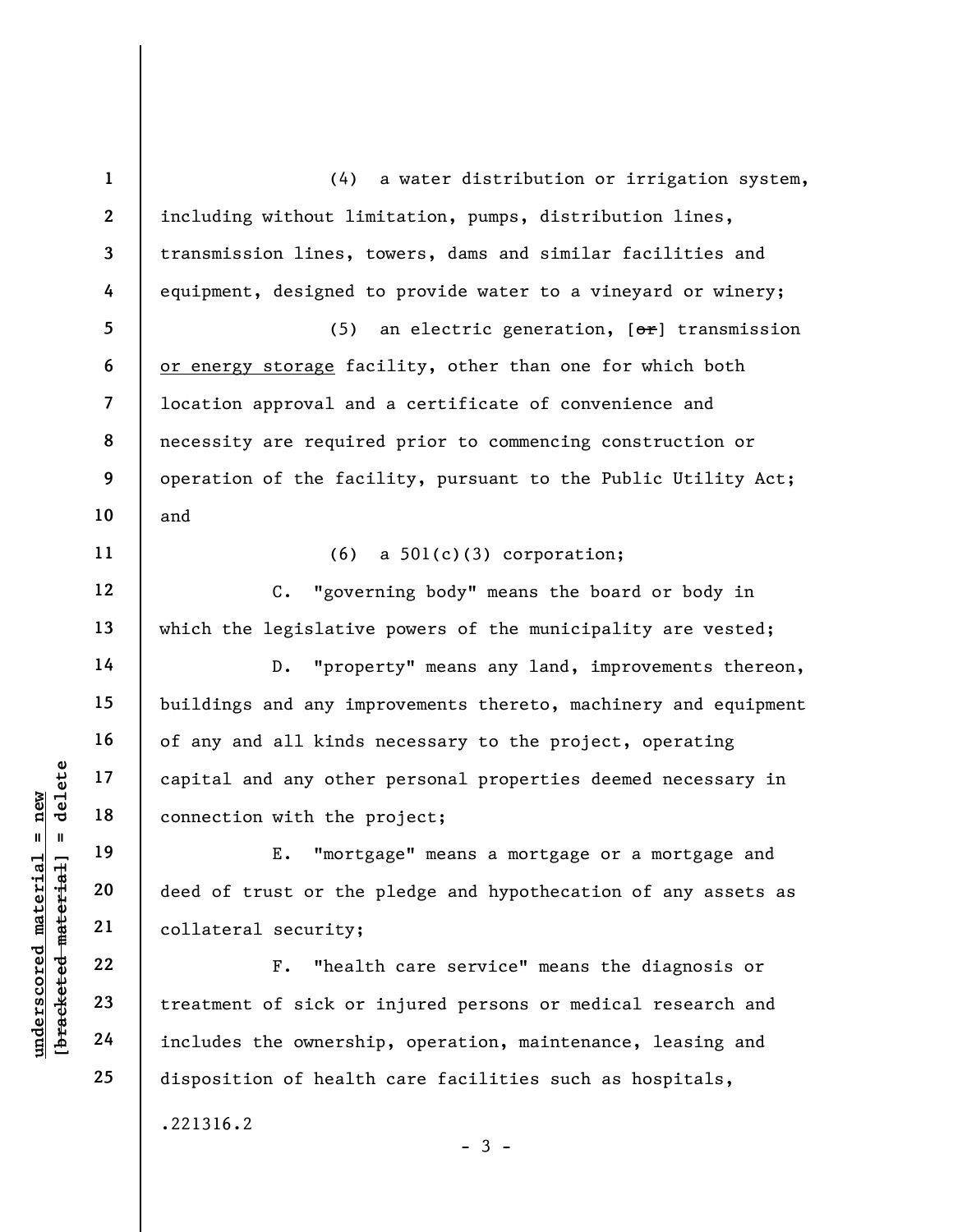clinics, laboratories, x-ray centers and pharmacies and, for any small municipality only, office facilities for physicians;

3 4 5 6 7 8 9 10 11 12 G. "refinance a hospital or 501(c)(3) corporation project" means the issuance of bonds by a municipality and the use of all or substantially all of the proceeds to liquidate any obligations previously incurred to finance or aid in financing a project of a nonprofit corporation engaged in health care services, including nursing homes, or of a 501(c)(3) corporation, which would constitute a project under the Industrial Revenue Bond Act had it been originally undertaken and financed by a municipality pursuant to the Industrial Revenue Bond Act; and

H. "501(c)(3) corporation" means a corporation that demonstrates to the taxation and revenue department that it has been granted exemption from the federal income tax as an organization described in Section 501(c)(3) of the Internal Revenue Code of 1986, as amended or renumbered."

SECTION 2. Section 4-59-2 NMSA 1978 (being Laws 1975, Chapter 286, Section 2, as amended) is amended to read:

underscored material = new [bracketed material] = delete "4-59-2. DEFINITIONS.--As used in the County Industrial Revenue Bond Act, unless the context clearly indicates otherwise:

A. "commission" means the governing body of a county;

B. "county" means a county organized or .221316.2

- 4 -

1

2

13

14

15

16

17

18

19

20

21

22

23

24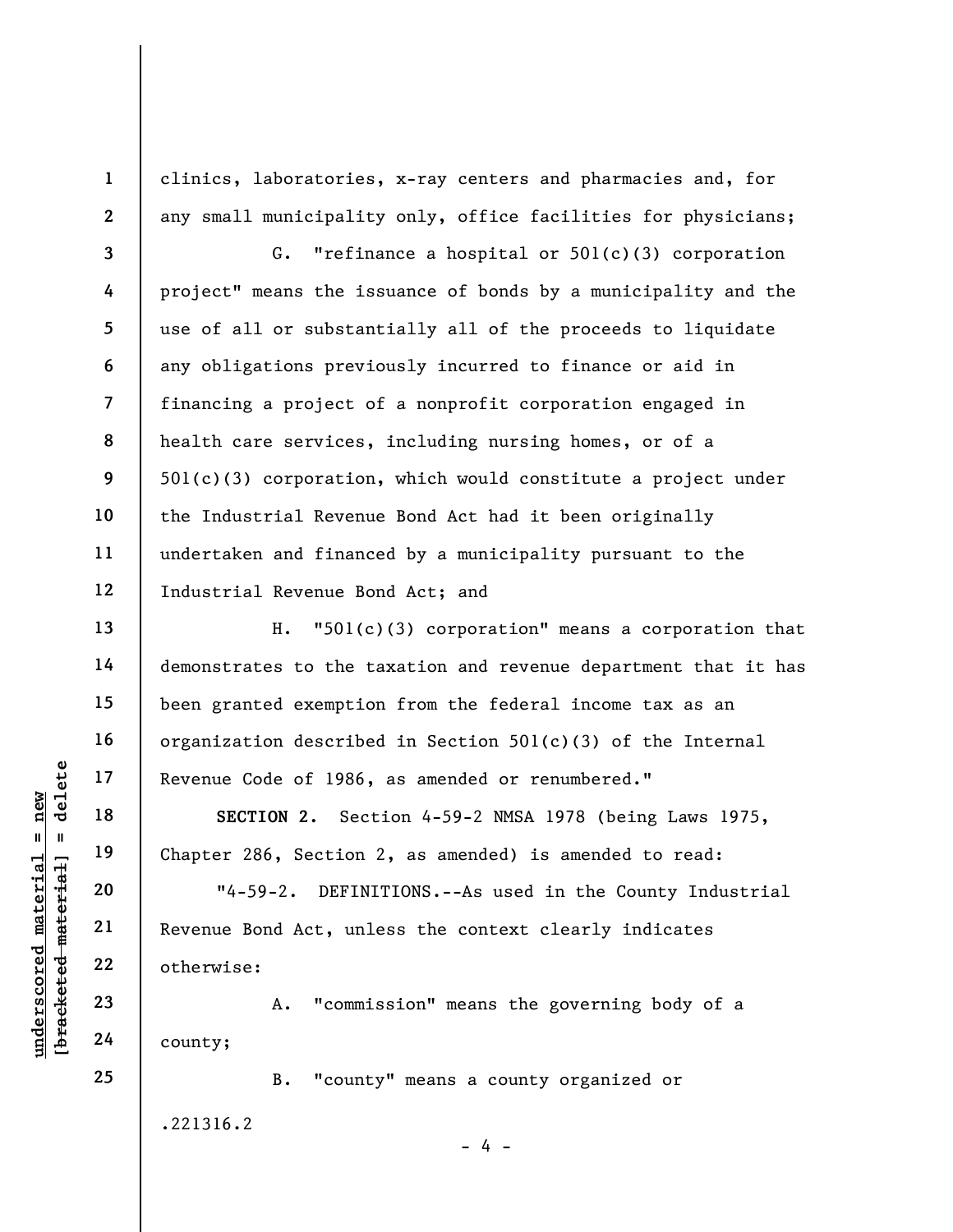1 incorporated in New Mexico;

2 3 4 5 C. "501(c)(3) corporation" means a corporation that demonstrates to the taxation and revenue department that it has been granted exemption from the federal income tax as an organization described in Section  $501(c)(3)$  of the Internal Revenue Code of 1986, as amended or renumbered;

D. "health care service" means the diagnosis or treatment of sick or injured persons or medical research and includes the ownership, operation, maintenance, leasing and disposition of health care facilities, such as hospitals, clinics, laboratories, x-ray centers and pharmacies;

E. "mortgage" means a mortgage or a mortgage and deed of trust or the pledge and hypothecation of any assets as collateral security;

understand material except as<br>
understand material except as<br>
understand the second to country but, except as<br>
of Section 4-59-4 NMS<br>
incorporated municipa<br>
22<br>
understand properties d<br>
23<br>
under a vertex of the municipa<br> F. "project" means any land and building or other improvements thereon, the acquisition by or for a New Mexico corporation of the assets or stock of an existing business or corporation located outside the state to be relocated within a county but, except as provided in Paragraph (1) of Subsection A of Section 4-59-4 NMSA 1978, not within the boundaries of any incorporated municipality in the state, and all real and personal properties deemed necessary in connection therewith, whether or not now in existence, that shall be suitable for use by the following or by any combination of two or more thereof:

(1) an industry for the manufacturing,

 $- 5 -$ 

.221316.2

6

7

8

9

10

11

12

13

14

15

16

17

18

19

20

21

22

23

24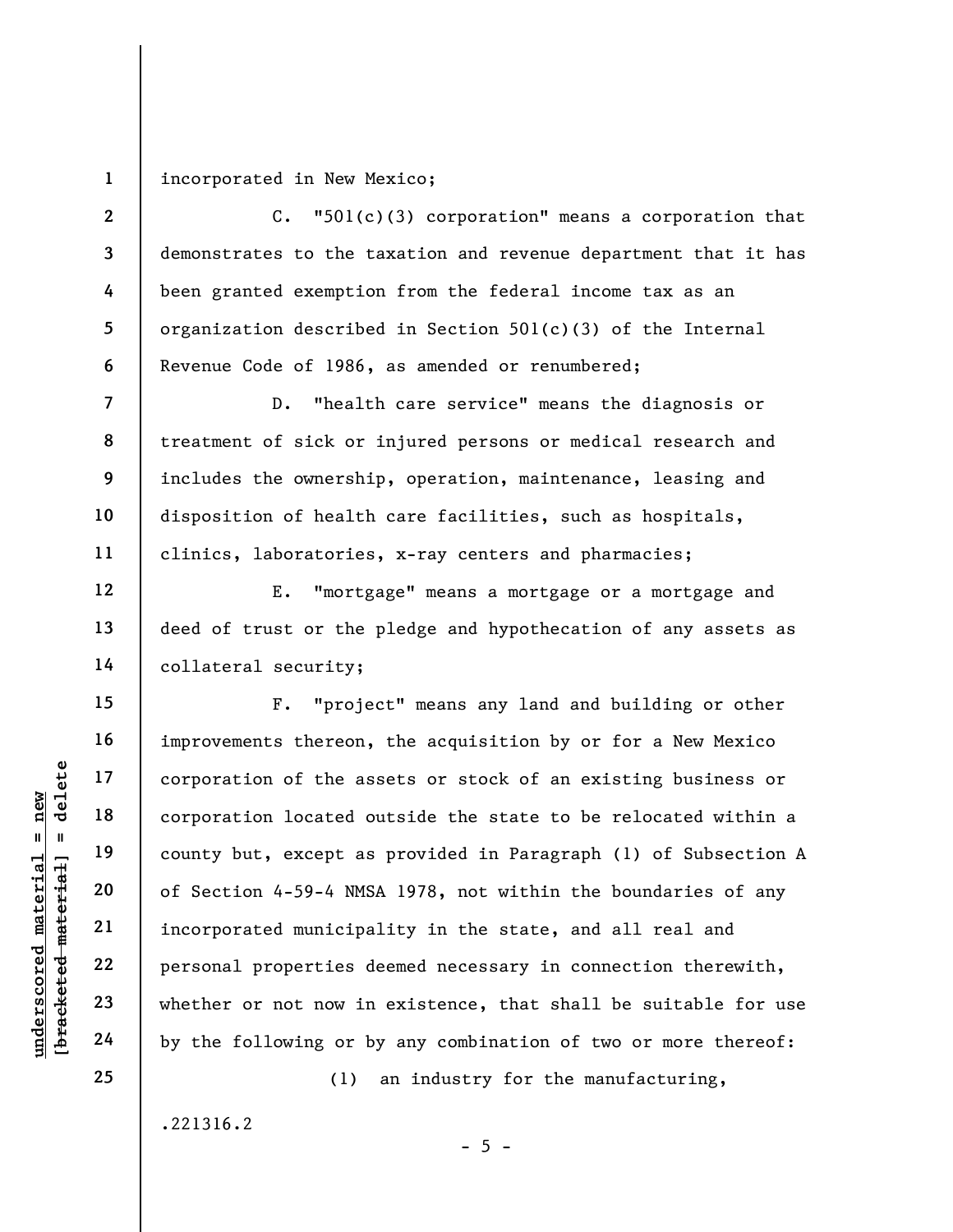1 2 processing or assembling of agricultural or manufactured products;

(2) a commercial enterprise that has received a permit from the energy, minerals and natural resources department for a mine that has not been in operation prior to the issuance of bonds for the project for which the enterprise will be involved;

8 9 10 11 12 (3) a commercial enterprise that has received any necessary state permit for a refinery, treatment plant or processing plant of energy products that was not in operation prior to the issuance of bonds for the project for which the enterprise will be involved;

(4) a commercial enterprise in storing, warehousing, distributing or selling products of agriculture, mining or industry, but does not include a facility designed for the sale or distribution to the public of electricity, gas, telephone or other services commonly classified as public utilities, except for:

(a) water utilities; and

understand material material except for<br>
understand material except for<br>
understand material contractions<br>
which both location a<br>
understand material contractions<br>
23<br>
understand material contractions<br>
24<br>
24<br>
24<br>
29<br>
29<br> (b)  $[\frac{any}{})$  an electric generation,  $[\frac{off}{})$ transmission or energy storage facility, other than one for which both location approval and a certificate of convenience and necessity are required prior to commencing construction or operation of the facility, pursuant to the Public Utility Act;

 $- 6 -$ 

(5) a business in which all or part of the

.221316.2

3

4

5

6

7

13

14

15

16

17

18

19

20

21

22

23

24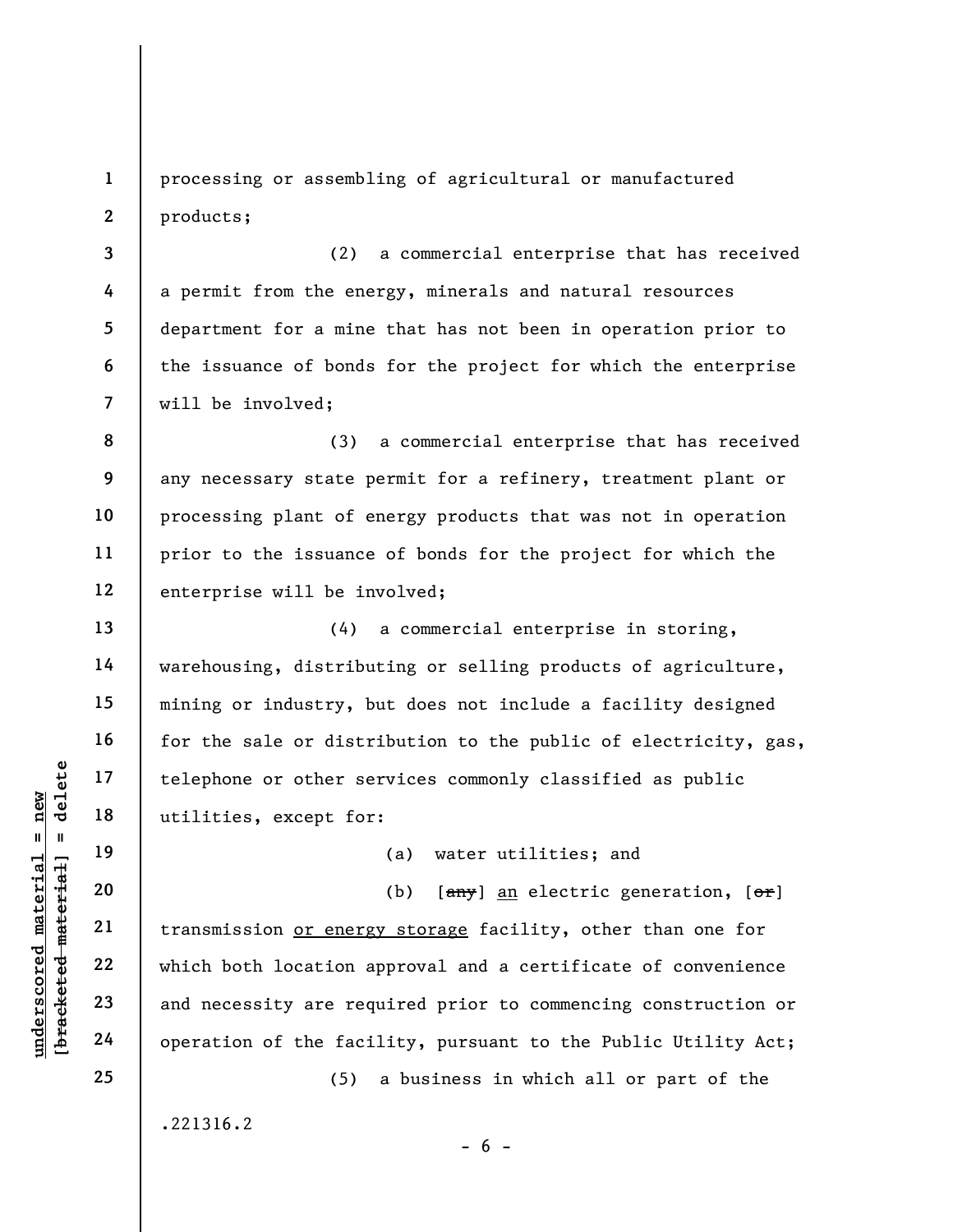under 17<br>
and 18<br>
under 18<br>
under 19<br>
20<br>
under 37, Section 8<br>
21<br>
22<br>
under 37, Section 8<br>
chapter 37, Section 8<br>
chapter 37, Section 8<br>
chapter 37, Section 8<br>
to read:<br>
23<br>
24<br>
GENERATION EQUIPMENT-1 2 3 4 5 6 7 8 9 10 11 12 13 14 15 16 17 18 19 20 21 22 23 24 25 activities of the business involve the supplying of services to the general public or to governmental agencies or to a specific industry or customer; (6) a nonprofit corporation engaged in health care services; (7) a mass transit or other transportation activity involving the movement of passengers, an industrial park, an office headquarters and a research facility; (8) a water distribution or irrigation system, including without limitation, pumps, distribution lines, transmission lines, towers, dams and similar facilities and equipment; and (9) a 501(c)(3) corporation; and G. "property" means any land, improvements thereon, buildings and any improvements thereto, machinery and equipment of any and all kinds necessary to the project, operating capital and any other personal properties deemed necessary in connection with the project." SECTION 3. Section 7-9-54.3 NMSA 1978 (being Laws 2002, Chapter 37, Section 8, as amended by Laws 2010, Chapter 77, Section 2 and by Laws 2010, Chapter 78, Section 2) is amended to read: "7-9-54.3. DEDUCTION--GROSS RECEIPTS TAX--WIND AND SOLAR GENERATION EQUIPMENT--ENERGY STORAGE EQUIPMENT--SALES TO GOVERNMENTS.-- .221316.2 - 7 -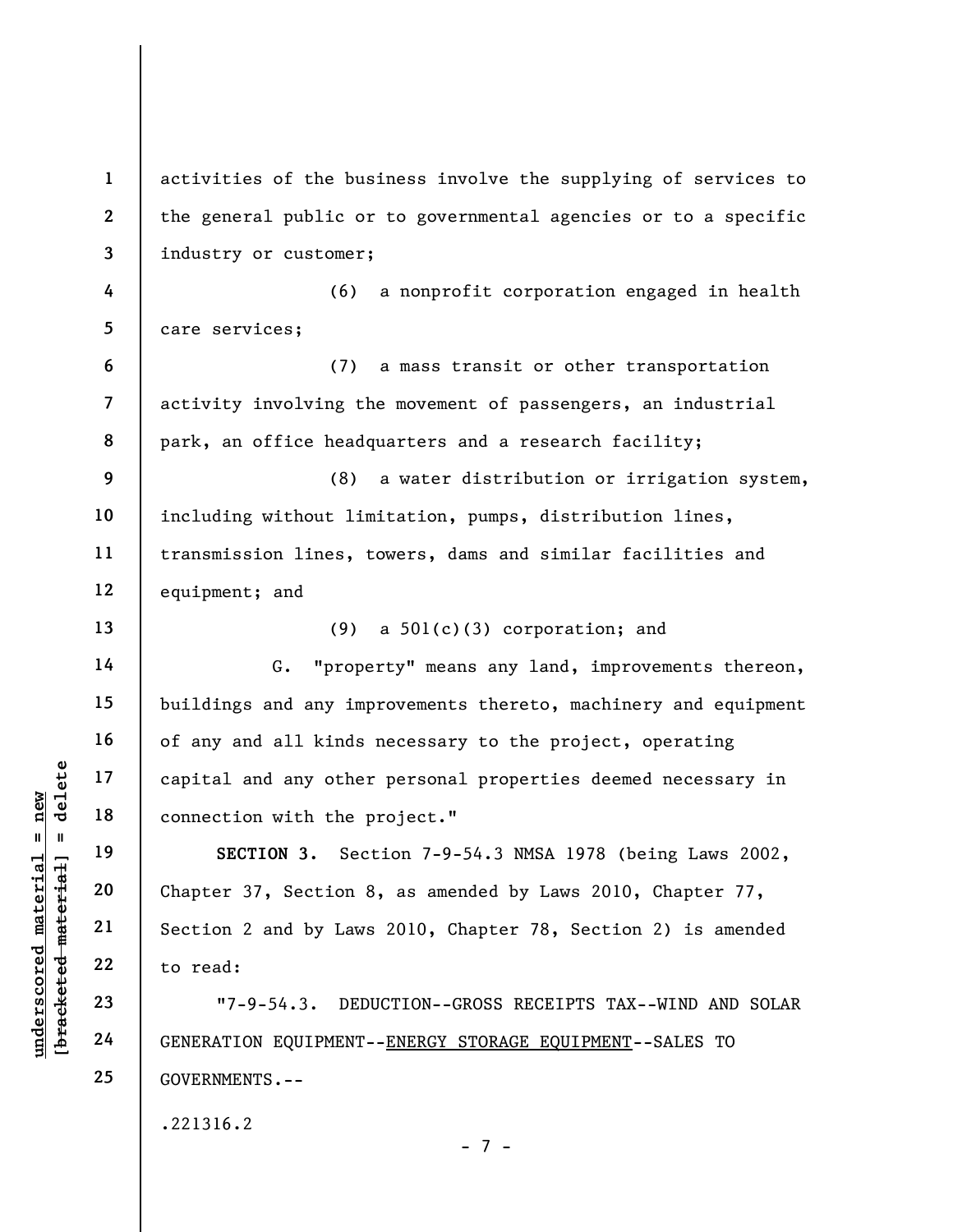$\begin{array}{c|c|c|c} \mathbf{u} & \mathbf{u} & \mathbf{u} & \mathbf{v} & \mathbf{v} & \mathbf{v} & \mathbf{v} & \mathbf{v} & \mathbf{v} & \mathbf{v} & \mathbf{v} & \mathbf{v} & \mathbf{v} & \mathbf{v} & \mathbf{v} & \mathbf{v} & \mathbf{v} & \mathbf{v} & \mathbf{v} & \mathbf{v} & \mathbf{v} & \mathbf{v} & \mathbf{v} & \mathbf{v} & \mathbf{v} & \mathbf{v} & \mathbf{v} & \mathbf{v} & \mathbf{v} & \mathbf{$ 1 2 3 4 5 6 7 8 9 10 11 12 13 14 15 16 17 18 19 20 21 22 23 A. Receipts from selling wind generation equipment or solar generation equipment to a government for the purpose of installing a wind or solar electric generation facility may be deducted from gross receipts. B. Receipts from selling energy storage equipment to a government for the purpose of installing a renewable energy storage facility may be deducted from gross receipts. [B.] C. The [deduction] deductions allowed pursuant to this section shall not be claimed for receipts from an expenditure for which a taxpayer claims a credit pursuant to Section 7-2-18.25, 7-2A-25 or 7-9G-2 NMSA 1978.  $[G<sub>1</sub>]$  D. As used in this section: (1) "energy storage equipment" means equipment that is installed for the purpose of storing electric energy received from a wind or solar electric generation facility that uses mechanical, chemical, thermal, kinetic or other processes to store energy for release at a later time and related equipment;  $[\frac{(1)}{2}]$  "government" means the United States or the state or a governmental unit or a subdivision, agency, department or instrumentality of the federal government or the state;

 $[\frac{2}{2}]$  (3) "related equipment" means transformers, power conversion equipment, circuit breakers and switching and metering equipment used to connect:

- 8 -

.221316.2

24